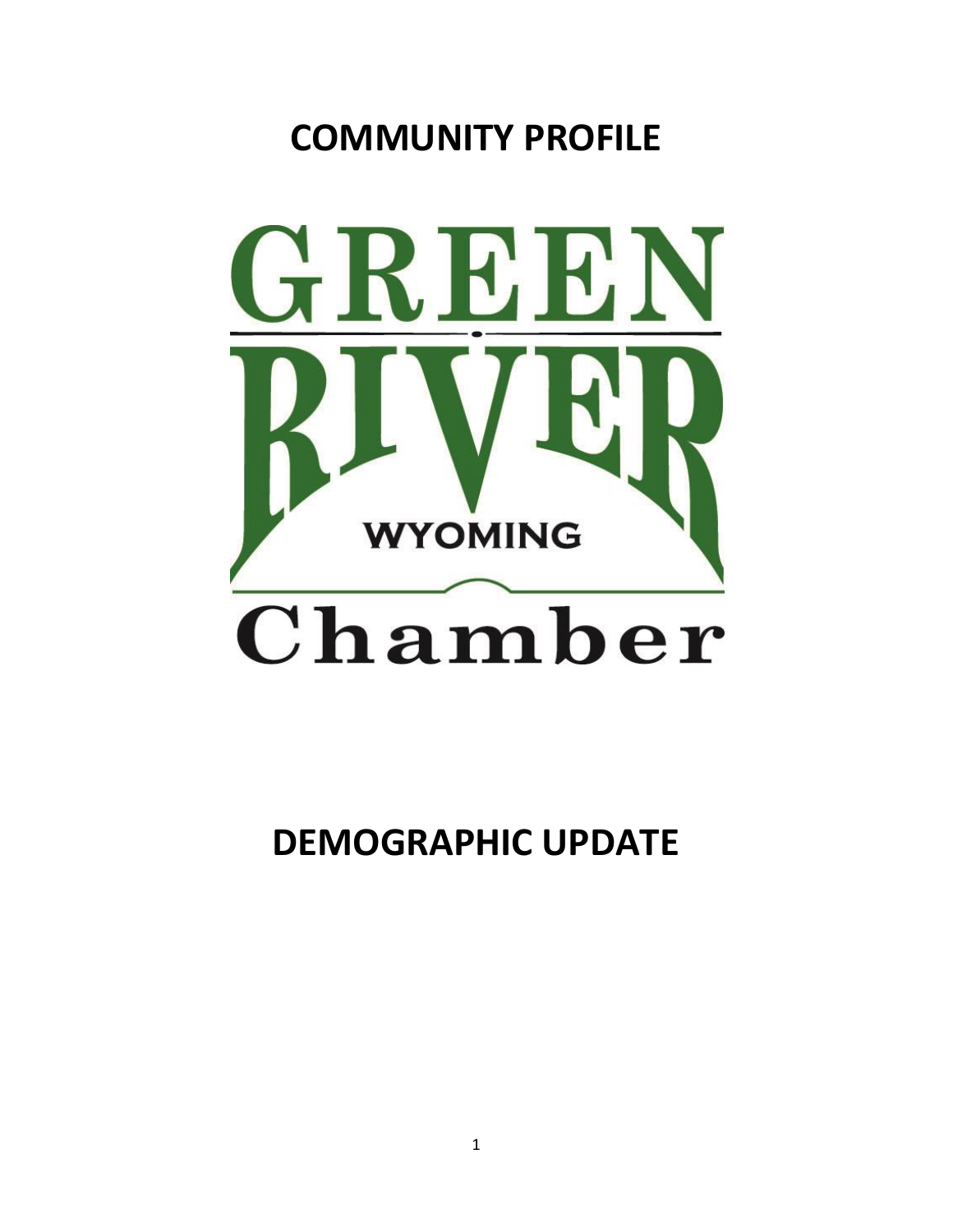# **GREEN RIVER, WYOMING**

Green River Chamber of Commerce 1155 W Flaming Gorge Way (307) 875-5711 www.grchamber.com

## COMMUNITY PROFILE

## **HISTORY**

Green River is one of the oldest communities in the state. It was first incorporated in 1868 under Dakota Territory. In May of 1891 Green River was incorporated under the laws of the State of Wyoming. The railroad gave the area its first boom and in 1875, Green River became the county seat of Sweetwater County. In the 1950's the mining industry became important to Green River and has been steadily increasing.

| $\cdots$ $\cdots$ |                    |               |
|-------------------|--------------------|---------------|
| Denver 365        | Salt Lake City 176 | Phoenix 847   |
| Seattle 982       | San Francisco 919  | Chicago 1,254 |
| Dallas 1,148      | New York 2.027     | Chevenne 271  |

## **POPULATION (Next Census – 2015)**

|                                      | 2000    | 2010    | 2015    |
|--------------------------------------|---------|---------|---------|
| County                               | 37,613  | 43.806  | 44,626  |
| <b>Green River</b>                   | 11,808  | 12,515  | 12,515  |
| <b>Rock Springs</b>                  | 18,708  | 23,036  | 23,036  |
| <b>State</b>                         | 493,782 | 563.626 | 563,626 |
| Source: http://www.eadiv.state.wy.us |         |         |         |

## **Median Age: 36**

| Age       | 2015   |
|-----------|--------|
| $19$      | 12,893 |
| $20 - 39$ | 12,603 |
| 40-59     | 11,988 |
| 60-64     | 2,115  |
| $65+$     | 3,230  |

## **CLIMATE**

| <b>Climate</b>                                               | <b>Sweetwater County</b> | <b>United States</b> |
|--------------------------------------------------------------|--------------------------|----------------------|
| Rainfall (in.)                                               | 8.5                      | 36.5                 |
| Snowfall (in.)                                               | 40.7                     | 25                   |
| <b>Precipitation Days</b>                                    | 62                       | 100                  |
| <b>Sunny Days</b>                                            | 234                      | 205                  |
| Average July High                                            | 85.7                     | 86.5                 |
| Average January Low                                          | 9.6                      | 20.5                 |
| Source: www.bestplaces.net/climate/county/wyoming/sweetwater |                          |                      |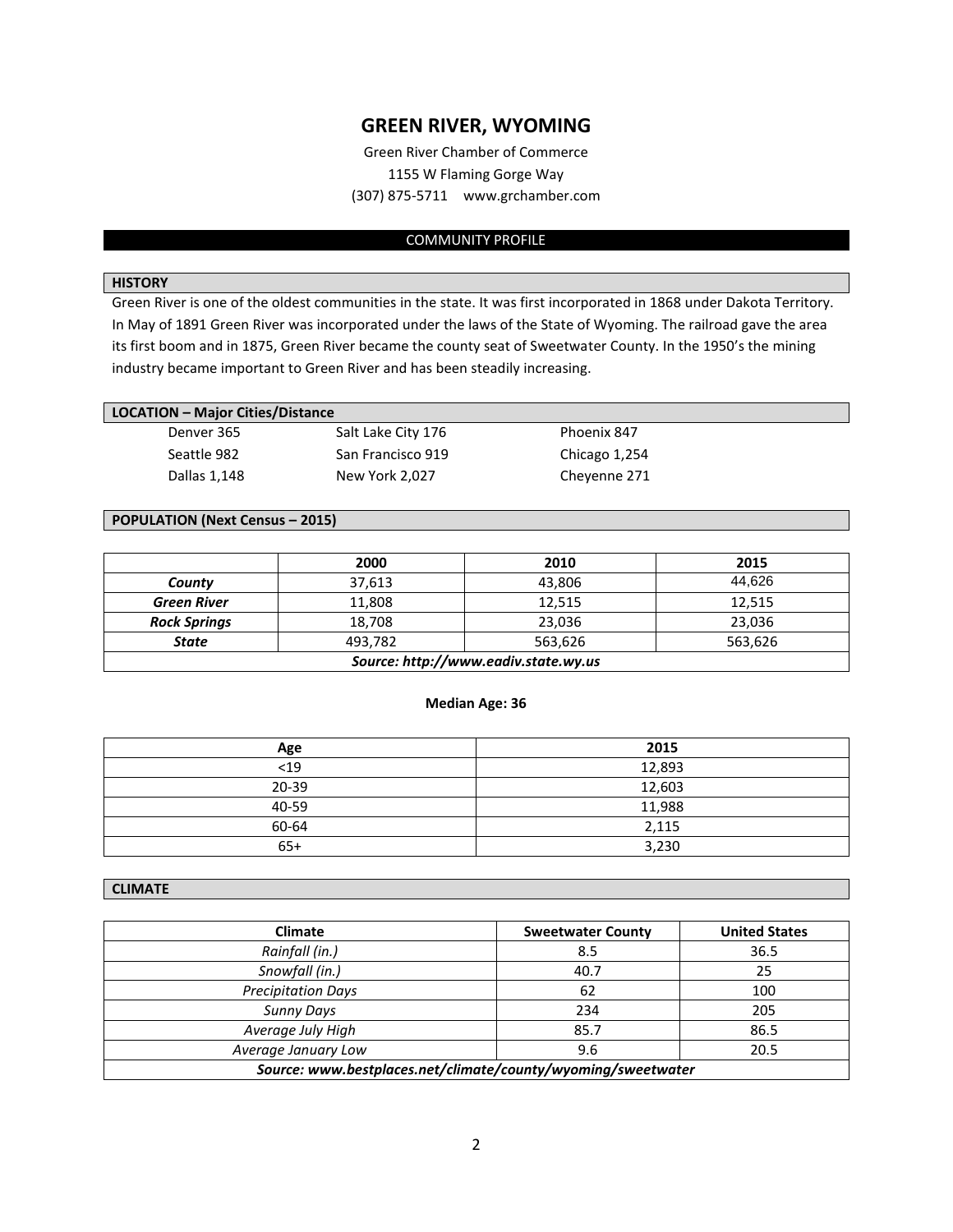# **GOVERNMENT**

Type: Mayor/Council

| Police Department                | Full Time: 27                 |
|----------------------------------|-------------------------------|
| Fire Department                  | Full Time: 27, Volunteers: 34 |
| <b>Planning Commissioner</b>     | Yes                           |
| <b>Business License Required</b> | Yes                           |
| <b>Zoning Regulations</b>        | Yes                           |
| Industrial Plan Approval         | Yes                           |
| <b>Building Codes</b>            | <b>UBC</b>                    |

#### **TAXES (Next Census – 2017)**

**Total Sales/Use Tax**: 6% - 2% Local + 4% State **Lodging Tax**: 3% **Green River and Sweetwater County (2015) Assessed Valuation:** City - \$83,452,444

**Mill Levy (2015)**

City: 74.9230 School District No. 2: 46.3860

County - \$2,961,509,848

Industrial Property is assessed at 11.5% of market value. Commercial and residential is assessed at 9.5%. Personal property, ag machinery and equipment, is assessed at the same rate as the classification in which it is used. The property tax is figured by multiplying the assessed value by the mill levy.

**State Worker's Compensation**: Costs vary from 1.00% to 12.03% depending on the occupation. The rate is adjusted according to each business's records after two years.

**Unemployment Compensation Rate**: The average rate for new employers for the first 24 months is 5.33% on the first \$22,300 annual wages. Adjustments factors are made after the initial 24 months based on the employer's ratings.

# NO STATE OR LOCAL PERSONAL INCOME NO STATE OR LOCAL CORPORATE INCOME TAX NO STATE OR LOCAL INVENTORY TAX

## **Sweetwater County (07/2011 – 06/2012)**

|                                     | Sales & Use  |             |
|-------------------------------------|--------------|-------------|
| <b>Gross Revenue</b>                | \$31,221,825 |             |
| <b>Total Municipal Distribution</b> | \$21,330,038 |             |
|                                     | <b>Sales</b> | <b>Use</b>  |
| <b>County Allocation</b>            | \$473,327    | \$59,106    |
| <b>Municipal Distribution</b>       | \$3,498,359  | \$695,001   |
| Local General Purpose Option        | \$2,884,179  | \$2,217,673 |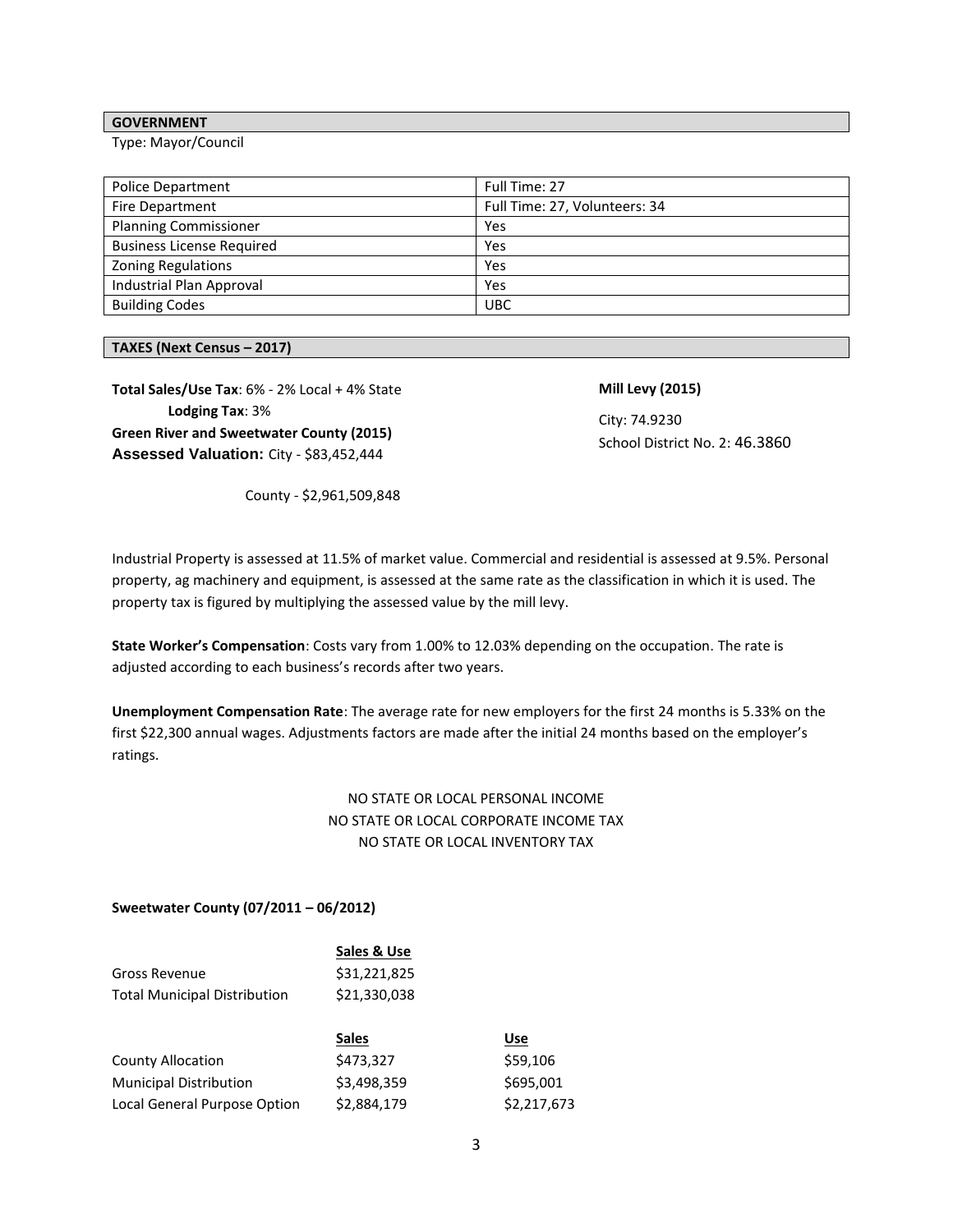## **EDUCATION**

## **Education Attainment Sweetwater County (2014 Census)**

Based on population ages 25+ (male and female) with an estimate of 28,095

| Less than 9th Grade                                                                         | 2.9%  |  |
|---------------------------------------------------------------------------------------------|-------|--|
| 9th-12th Grade                                                                              | 6.6%  |  |
| High School Graduate                                                                        | 35.8% |  |
| Some college, no degree                                                                     | 27.4% |  |
| Associate's Degree                                                                          | 9.2%  |  |
| Bachelor's Degree                                                                           | 13.0% |  |
| Graduate or Professional degree                                                             | 5.1%  |  |
| Source: http://factfinder.census.gov/faces/tableservices/jsf/pages/productview.xhtml?src=CF |       |  |

School District No. 2 (Green River) Current Attendance: 2,731

# **UTILITIES**

# **Electricity:**

Supplier: Rocky Mountain Power (1-888-221-7070) https://www.rockymountainpower.net **Average cost per Kilowatt/Hour:** 5.8 cents – Industrial 8.5 cents – Commercial 10.28 cents – Residential **Natural Gas**: Supplier: Questar Gas (800-323-5517) http://www.questargas.com General Service rates: \$7.08 per dekatherm Meter-per location: \$10 per month Large industry: call for rates **Water:** Supplier: Municipal (307-872-0500) Daily max capacity: Winter - 6M (gal/day) Summer - 18M (gal/day) Residual pressure: 65 psi Excess capacity available: Yes Loop System: Yes Tap fees: 3/4" \$75,000 1" \$100 1 1/2" \$150 2" \$200 Industrial rates: variable (actual cost) **Sewer:** Supplier: Municipal (307-872-0540) Treatment type: Lagoon Tap fees: \$875 (based on waterline connection size) Present load: 1.1M (gal/day) Capacity: 1.5M (gal/day) Industrial rates: multiply .011893 (per cubic foot water) Solid waste disposal available: Yes Hazardous waste disposable available: No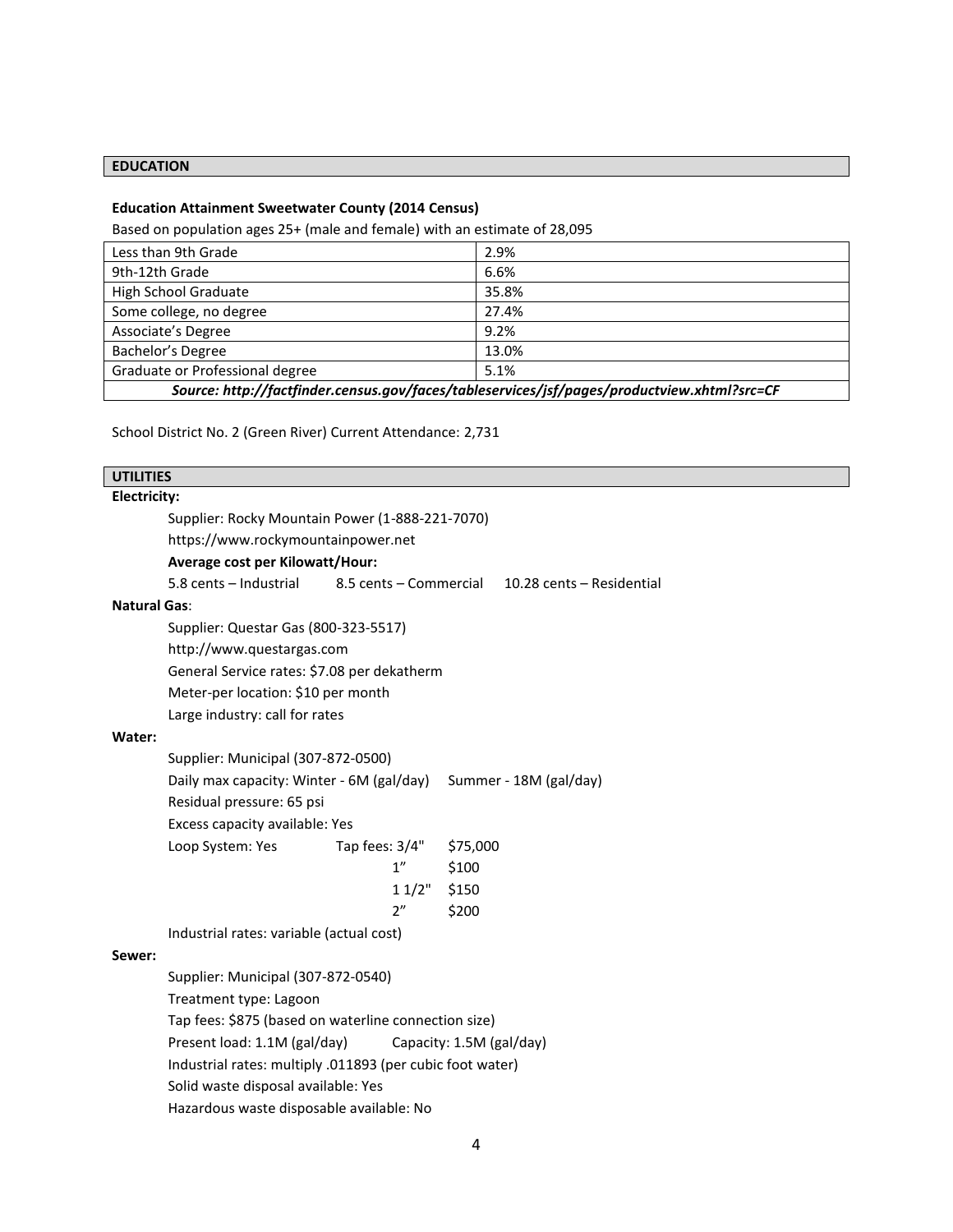# **COMMUNITY SERVICES (GREEN RIVER)**

Libraries: 1 Day Care Centers: 6

| <b>Churches</b> |    |  |
|-----------------|----|--|
| Catholic        |    |  |
| Protestant      | 15 |  |
| Jewish          |    |  |
| Others          | -  |  |

| Commercial                |                      |
|---------------------------|----------------------|
| <b>Shopping Centers</b>   |                      |
| Hotels/Motels             | 9 (591 rooms total)  |
| <b>RV Parks</b>           | 1 (total spaces: 50) |
| <b>Meeting Facilities</b> |                      |

| <b>Medical Facilities</b>        |     |  |
|----------------------------------|-----|--|
| <b>Medical Centers</b>           |     |  |
| Ambulance Service                | Yes |  |
| <b>Personal Care Center</b>      |     |  |
| <b>Nursing Homes</b>             |     |  |
| <b>Doctors</b>                   |     |  |
| Dentists                         | 6   |  |
| <b>Senior Housing Facilities</b> |     |  |

| Recreation                 |    |  |
|----------------------------|----|--|
| Parks                      | 26 |  |
| <b>Baseball Fields</b>     | 10 |  |
| Soccer Fields              | 6  |  |
| <b>Bike Park</b>           |    |  |
| Skate Bark                 |    |  |
| <b>Tennis Courts</b>       | 10 |  |
| Golf Course (Country Club) |    |  |
| <b>Recreation Center</b>   |    |  |
| <b>Swimming Pools</b>      | ำ  |  |

| <b>Area Attractions/Distance</b>       |                |  |
|----------------------------------------|----------------|--|
| Flaming Gorge National Recreation Area | 22 miles South |  |
| Seedskadee National Wildlife Refuge    | 37 miles North |  |
| <b>Expedition Island</b>               | In town        |  |
| Greenbelt Pathway                      | In town        |  |

| <b>Cultural Attractions</b>           |                                            |  |
|---------------------------------------|--------------------------------------------|--|
| River Festival (August)               | Fishing Derbies (Summer & Winter)          |  |
| Flaming Gorge Days (June)             | Sweetwater County Museum                   |  |
| Overland Stage Stampeded Rodeo (June) | Crystal Classic Winter Festival (February) |  |
| Art on the Green (August)             | Quilting on the Green (May)                |  |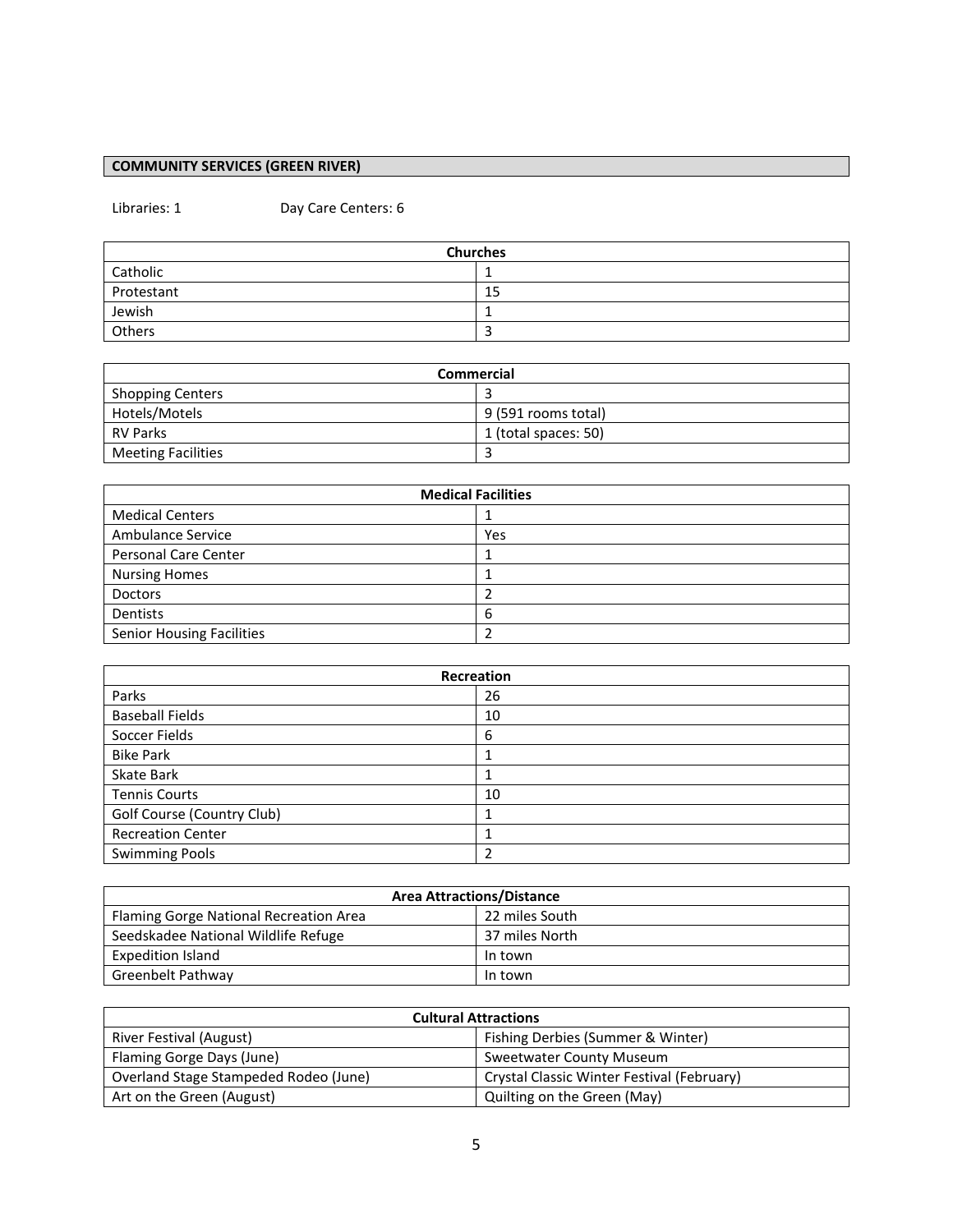# **COMMUNICATIONS**

## **Media:**

News: Green River Star – Weekly & Facebook; Rocket Miner – Daily & Facebook; SweetwaterNOW Facebook

Radio Reception: KUGR AM, KYCS FM, KFRZ FM

Television: Green River Cable, Dish Satellite Television, Direct TV

## **Communications:**

Available Telephone Company: Qwest/Century Link (Landline)

Cellular Phone Companies: Union Cellular, Verizon Wireless, Strata Networks

Digital Switch: Yes

Fiber Optic Availability: In the near future

**United States Postal Service**: 1st Class, overnight mail services are available.

## **COST OF LIVING INDEX**

Wyoming Comparative Cost of Living Index 2Q15

Statewide Average = 100

| County          | All Items | Food | <b>Housing</b> | Apparel | Transportation | <b>Medical</b> | <b>Recreation</b><br>& Personal Care |
|-----------------|-----------|------|----------------|---------|----------------|----------------|--------------------------------------|
| Sweetwater      | 99        | 98   | 99             | 88      | 101            | 103            | 99                                   |
| Teton           | 135       | 109  | 162            | 131     | 106            | 101            | 109                                  |
| <b>Sublette</b> | 105       | 111  | 103            | 114     | 103            | 103            | 108                                  |
| Carbon          | 103       | 98   | 104            | 96      | 99             | 116            | 98                                   |
| Uinta           | 92        | 92   | 86             | 92      | 101            | 113            | 93                                   |

**Price and Cost for New Housing (based on new house, 1200 square feet with lot)**

| 2012 Average Selling Price: \$110,000 | Average Cost per square ft. to build \$80-\$100  |
|---------------------------------------|--------------------------------------------------|
| 2012 Average Selling Price: \$185,000 | Average Cost per square ft. to build \$100-\$150 |

**Average Lot Costs:** City: \$50,000-\$60,000 County (acre): \$50,000

| <b>Sweetwater County Average Rental Rates 2Q15</b> |         |  |  |
|----------------------------------------------------|---------|--|--|
| Apartment                                          | \$706   |  |  |
| Mobile Home Lot                                    | \$365   |  |  |
| House                                              | \$1,097 |  |  |
| Mobile Home                                        | \$825   |  |  |
| Source: eadiv.state.wy.us                          |         |  |  |

| <b>Quickfacts (2009-2013)</b> |                          |                |  |
|-------------------------------|--------------------------|----------------|--|
|                               | <b>Sweetwater County</b> | <b>Wyoming</b> |  |
| Housing Units (2014)          | 19.077                   | 268,222        |  |
| Homeownership Rate            | 71.5%                    | 70.1%          |  |
| Median value                  | \$177.300                | \$185,900      |  |
| Persons per household         | 2.62                     | 2.50           |  |
| Median Household Income       | \$71,525                 | \$57,406       |  |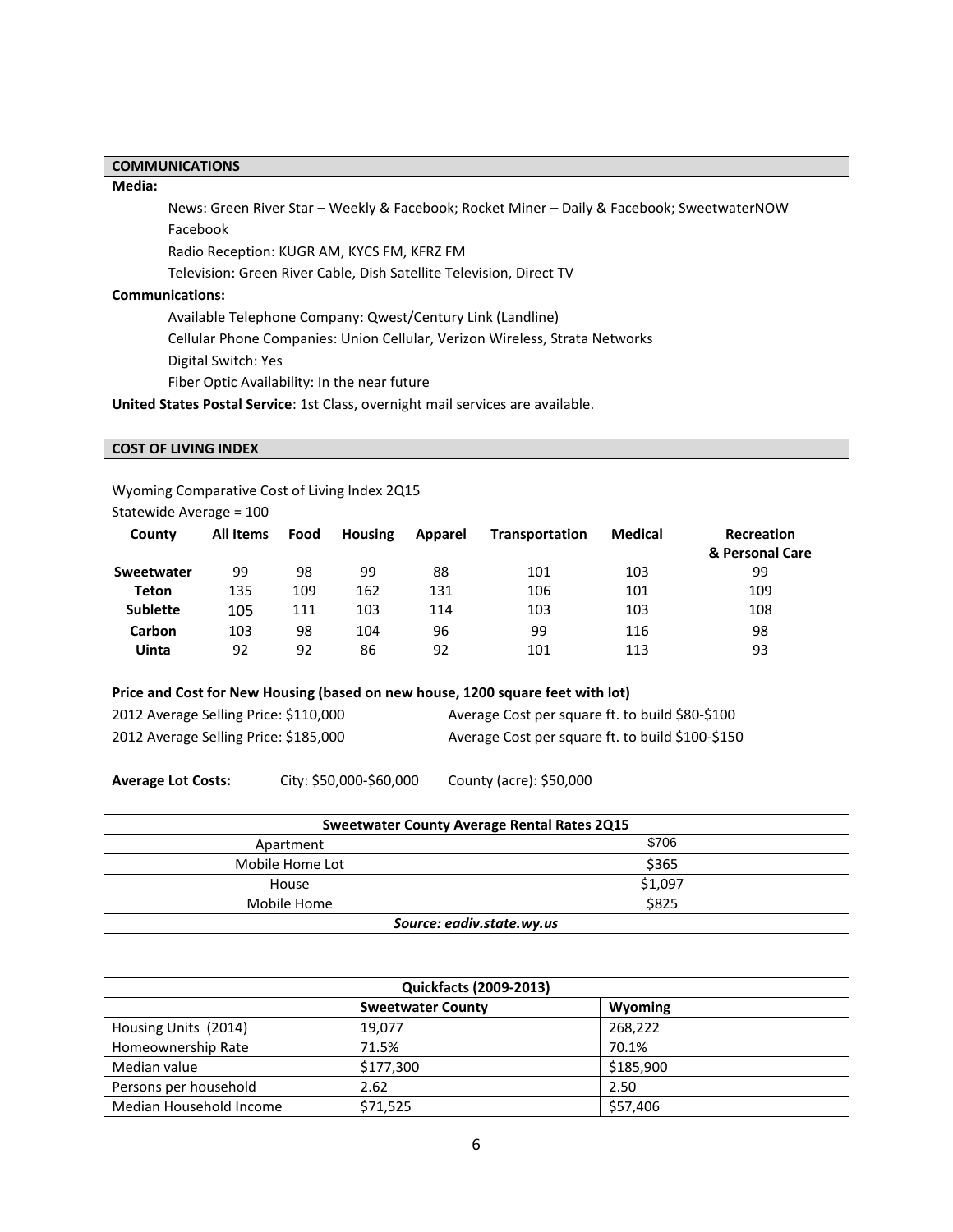## **TRANSPORTATION**

## **Major Highways:**

Nearest Interstate: (1 mile) I-80 US 30 Wyoming 372 and 530

#### **Bus Transportation:**

Star Transit visit http://www.ridestartransit.com for a schedule of routes and stops.

Greyhound lines – Rock Springs 1695 Sunset Drive, Suite 118, Rock Springs (307-362-2931)

## **Railroad:**

Union Pacific

# **Trucking:**

| <b>Company Name</b>            | <b>Distance to Terminal</b> |
|--------------------------------|-----------------------------|
| John Bunning Transfer Co. Inc. | 16 miles                    |
| John Arambel Trucking          | 16 miles                    |
| North Park Transportation      | 16 miles                    |

#### **Parcel/Express Service:**

| <b>Federal Express</b>        | 12 miles |
|-------------------------------|----------|
| Pony Express                  | 1 mile   |
| <b>United Parcel Services</b> | 12 miles |

#### **Airport:**

| Rock Springs – 26 miles East                              |
|-----------------------------------------------------------|
| 382 W-370, Rock Springs (307-352-6880)                    |
| www.rockspringsairport.com                                |
| Runway length: 10,000 feet long, 150 feet wide            |
| Type of surface: Friction/Porous                          |
| Instrument landing system: Yes                            |
| Lights: Yes                                               |
| Tower: Yes                                                |
| Fixed Base Operator/Air Taxi: Yes                         |
| <b>Fuel Available: Yes</b>                                |
| Restrooms: Yes                                            |
| Daily flights: 2 incoming, 2 outgoing – to Denver         |
| Airlines Serving Area: United Express operated by Skywest |

Salt Lake City International Airport – 173 miles West 776 N Terminal Drive, Salt Lake City, UT (801-575-2400) www.slcairport.com Airlines: Alaska Airlines, American Airlines, Delta, Frontier, JetBlue Airways, SkyWest Airlines, Southwest. United, U.S. Airways